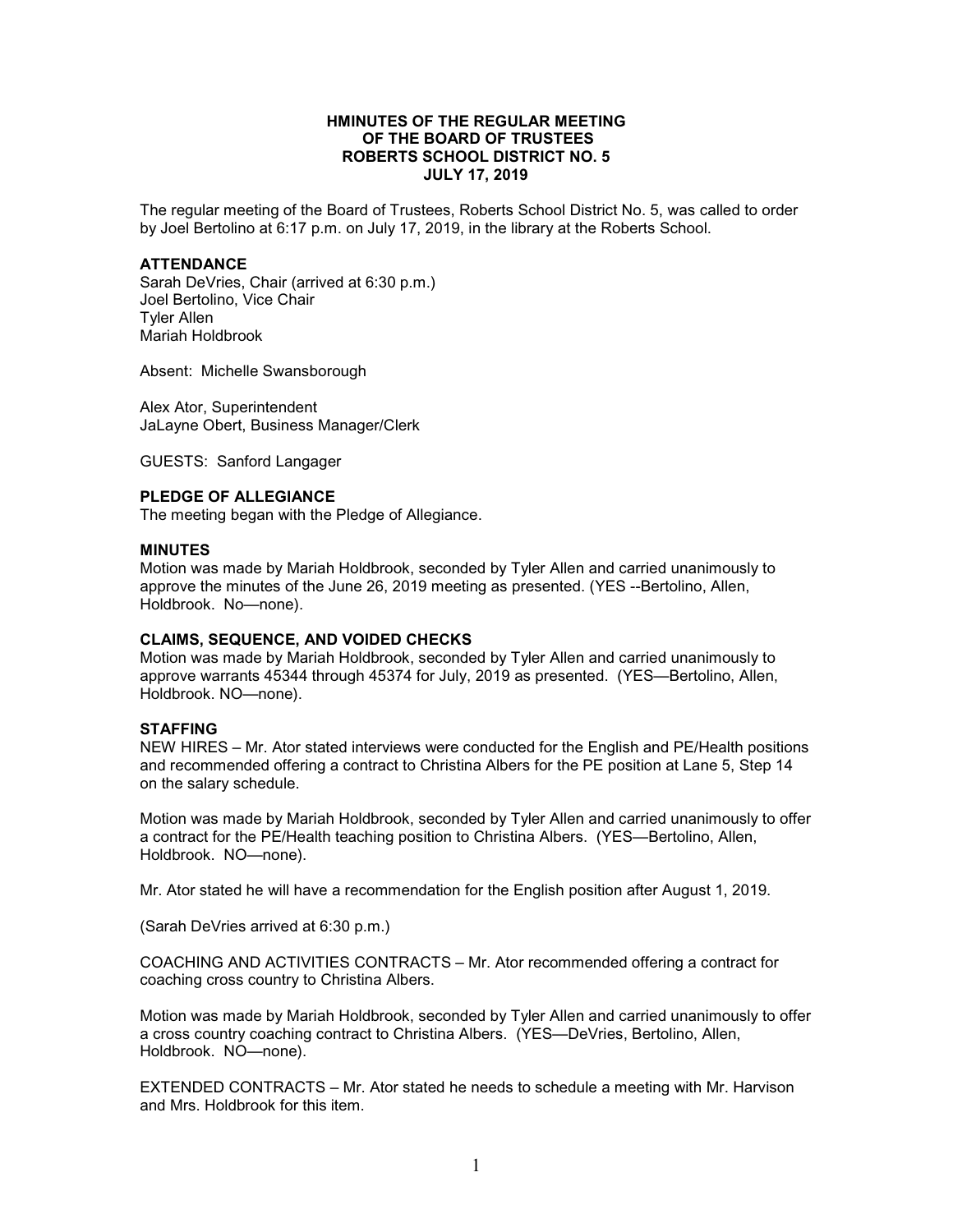# **NEW BUSINESS**

RATIFICATION OF CONTRACTS – Mr. Ator recommended ratification of the contract with Kristen Garcia for a custodial position.

Motion was made by Joel Bertolino, seconded by Mariah Holdbrook and carried unanimously to ratify the contract with Kristen Garcia for a custodial position. (YES—DeVries, Bertolino, Allen, Holdbrook. NO—none).

PARKING LOT PREP FOR MILLINGS – Mr. Ator reported he received a bid of \$42,000 from Roly DeVries Construction for preparation of the parking lot for paving. He added Marco LaRowe is interested in redirecting the ditch where it comes by the church but the cost of that would probably be between sixty and seventy thousand dollars.

Mr. Ator stated he spoke with the contractor on the road construction project and the millings probably aren't the material we want and we would need an additional machine to put them down.

Mr. Ator stated his feeling is there hasn't been enough time and discussion on this project to come to a good decision, especially with the amount of money involved. He added we can possibly use some of the material in the back parking lot.

DONATIONS DISCUSSION – Discussion was held on funding proposals for donations and Mr. Ator and Mr. Allen will meet to discuss this further.

WELLNESS COMMITTEE REASSIGNMENT – Mr. Ator reported he is changing the membership of the Wellness Committee to include Mariah Holdbrook, Michelle Swansborough, Mary Hyvonen, Christina Albers, JaLayne Obert, one additional teacher, and himself.

SAFETY COMMITTEE REASSIGNMENT – Mr. Ator stated Mariah Holdbrook and Joel Bertolino have both expressed interest in serving on the Safety Committee and asked that this item be tabled until August.

## **SUPERINTENDENT REPORT**

LITERACY UPDATE –Mr. Ator stated there have been multiple professional development opportunities this summer and many of our staff have attended one or more. He added he is attending a Leadership Conference in Billings the next two days and nine staff members will be attending training in Livingston next week.

JMG CONTRACT – Mr. Ator stated he and Susan Fischer have discussed the possibility of no longer participating in the JMG program and making the JMG class into a Life after High School class for life skills and preparing for college.

MEMBERSHIP CONSIDERATON – Mr. Ator stated he has been asked to apply to be on the board of Education Northwest, a national organization that works on educational best practices and makes recommendations to state education officials. He stated the board meets four times a year for two-day meetings.

Tyler Allen stated he is on four boards right now and will be exiting from two of those because of time constraints. He stated his main concern is doing what is best for the school.

Joel Bertolino stated it sounds like a great opportunity and the decision of whether or not to apply is up to Mr. Ator and he knows how the board feels about taking on too much.

Sarah DeVries stated four two-day meetings could take up to sixteen days with travel.